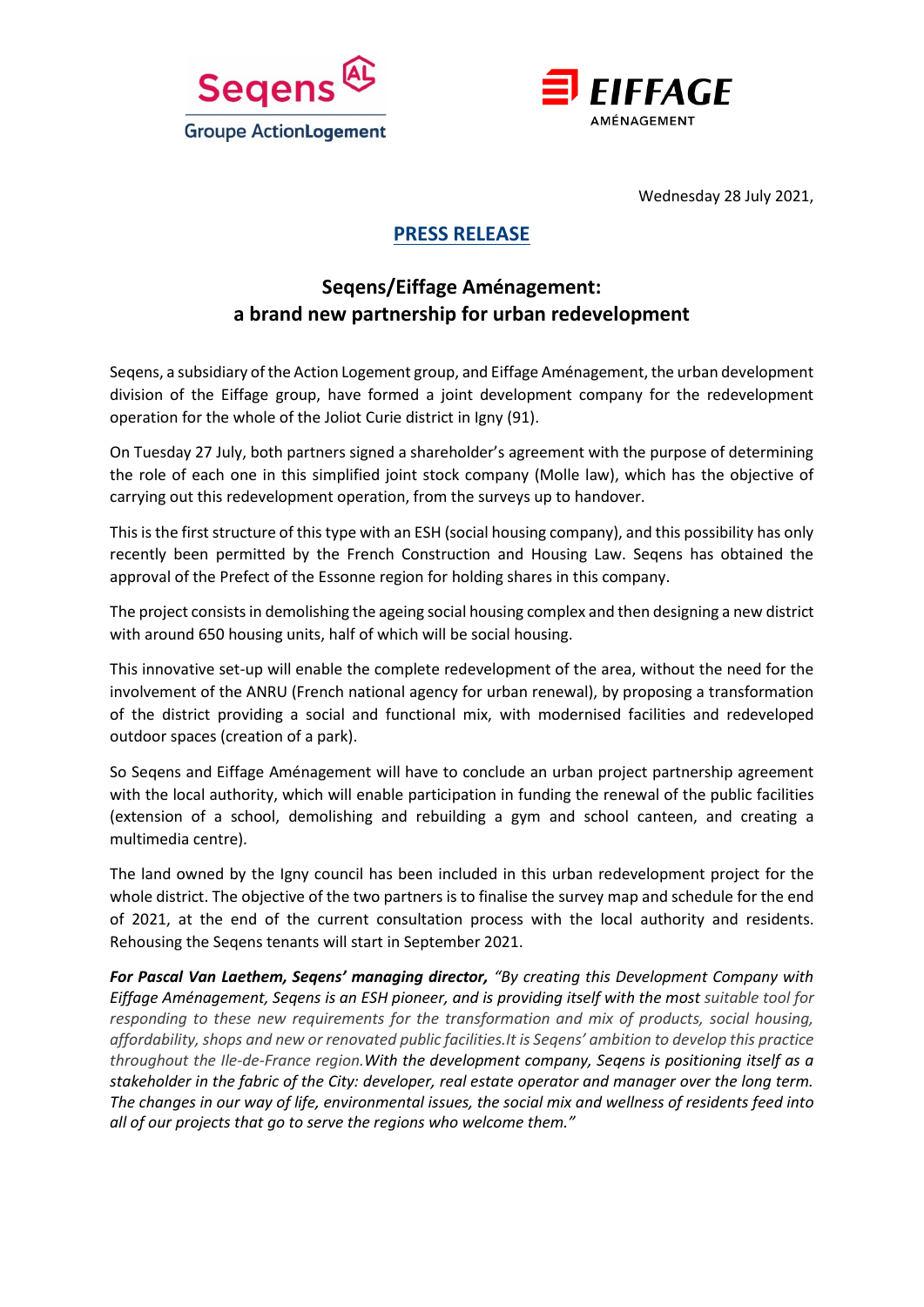



**Nicolas Gravit, Eiffage Aménagement's managing director explains "***Through this flagship partnership with Seqens, Eiffage Aménagement is once again showing its ability for innovation in sustainable city development as part of urban renewal.* 

*The complementarity of our know-how with Seqens is a guarantee of success faced with the issues in developing the Igny area - ensuring inclusivity by providing housing for all, providing local services and giving nature space in a city. Eiffage Aménagement wants to make this project a new benchmark in public-private cooperation supporting the general interest of everyone."*



*3D model of the existing district: There are currently 244 social housing units on the site. The wall of 4-storey buildings were built in 1963, within an area that was predominantly private houses.* 

#### **About Seqens**

Seqens is one of the major players in social housing in the Ile-de-France region, as shown by its strong presence all across the region, with a stock of 100,000 housing units, 10,000 of which have particular purposes.

Seqens is continuing its ambitious programme for renewing its housing stock, with the objective of significantly reducing the average energy consumption. Its managers are intent on developing sustainable housing that respects the environment, as part of their corporate social responsibility.

#### **A two-fold requirement: local and innovation**

In order to operate on a local level, and to listen to its partners (institutions, politicians, charities, etc.), Seqens is organised into 6 departments (Yvelines, Essone, Hauts-de Seine, Seine-Saint-Denis, Val d'Oise and Eastern Paris). In this way 60% of the company's workforce is deployed locally and is able to carry out committed work with more than 300 towns and cities in the Ile-de-France region.

The company is developing local initiatives and is committed to local authorities in various partnerships, proposing tailormade services, thanks to a strong local base and a good knowledge of the region and its specific needs.

So Seqens has become one of the main players in social cohesion in the Ile-de-France, wanting to respond in a tangible and reactive way to the needs of its tenants and co-owners, to support them along their housing journey, at each stage of their life.

Seqens is showing the capacity of the social housing sector to reform by trying out new services, new forms of architecture, new models of urbanism, new technical and industrial solutions and new organisational methods.

www.segens.fr  $\|\mathbf{in} \text{ Segens } \blacktriangleright \text{ @SEQENSoft}$ 

**About Eiffage Aménagement**